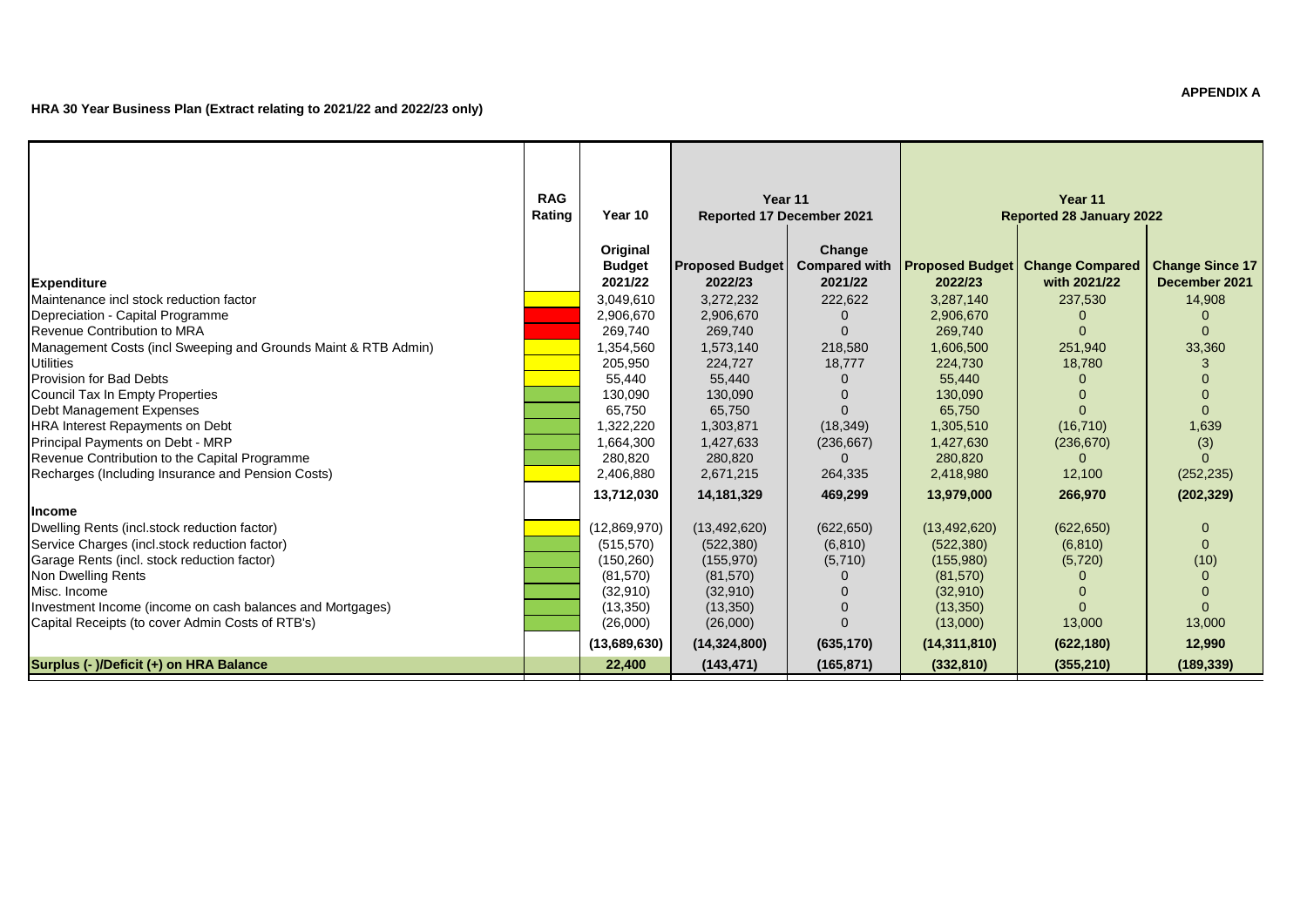| <b>Analysis by Type of Spend</b>                      | 2021/22<br>Original<br><b>Estimate</b> | 2022/23<br>Original<br><b>Estimate</b> |
|-------------------------------------------------------|----------------------------------------|----------------------------------------|
|                                                       | £                                      | £                                      |
| <b>Direct Expenditure</b>                             |                                        |                                        |
| <b>Employee Expenses</b>                              | 1,208,340                              | 1,340,470                              |
| <b>Premises Related Expenditure</b>                   | 3,511,410                              | 3,798,780                              |
| <b>Transport Related Expenditure</b>                  | 23,870                                 | 23,870                                 |
| <b>Supplies &amp; Services</b>                        | 487,910                                | 585,410                                |
| <b>Third Party Payments</b>                           | 1,030                                  | 1,030                                  |
| <b>Transfer Payments</b>                              | 17,000                                 | 17,000                                 |
| <b>Interest Payments</b>                              | 1,322,220                              | 1,305,510                              |
| <b>Total Direct Expenditure</b>                       | 6,571,780                              | 7,072,070                              |
| <b>Direct Income</b>                                  |                                        |                                        |
| <b>Other Grants, Reimbursements and Contributions</b> | (8,440)                                | (8, 440)                               |
| Sales, Fees and Charges                               | (566, 040)                             | (559, 850)                             |
| <b>Rents Receivable</b>                               | (13, 101, 800)                         | (13,730,170)                           |
| <b>Interest Receivable</b>                            | (13,350)                               | (13, 350)                              |
| <b>Total Direct Income</b>                            | (13,689,630)                           | (14, 311, 810)                         |
| <b>Net Direct Costs</b>                               | (7, 117, 850)                          | (7, 239, 740)                          |
| <b>Indirect Income/Expenditure</b>                    |                                        |                                        |
| <b>FRS17/IAS19 Pension Costs</b>                      | (497, 340)                             | (744, 740)                             |
| <b>Service Unit and Central Costs</b>                 | 2,450,310                              | 2,701,060                              |
| <b>Capital Financing Costs</b>                        | 5,187,280                              | 5,283,420                              |
| <b>Total Indirect Income/Expenditure</b>              | 7,140,250                              | 7,239,740                              |
|                                                       |                                        |                                        |
| <b>Contributions to/(from) reserves</b>               |                                        |                                        |
| Contributions to/(from) Reserves                      | (22, 400)                              | 0                                      |
| <b>Total Contributions to/(from) reserves</b>         | (22, 400)                              | 0                                      |
| <b>Net Contribution to/(from) Reserves</b>            | (22, 400)                              | 0                                      |
| <b>Total for HRA</b>                                  | 0                                      | $\bf 0$                                |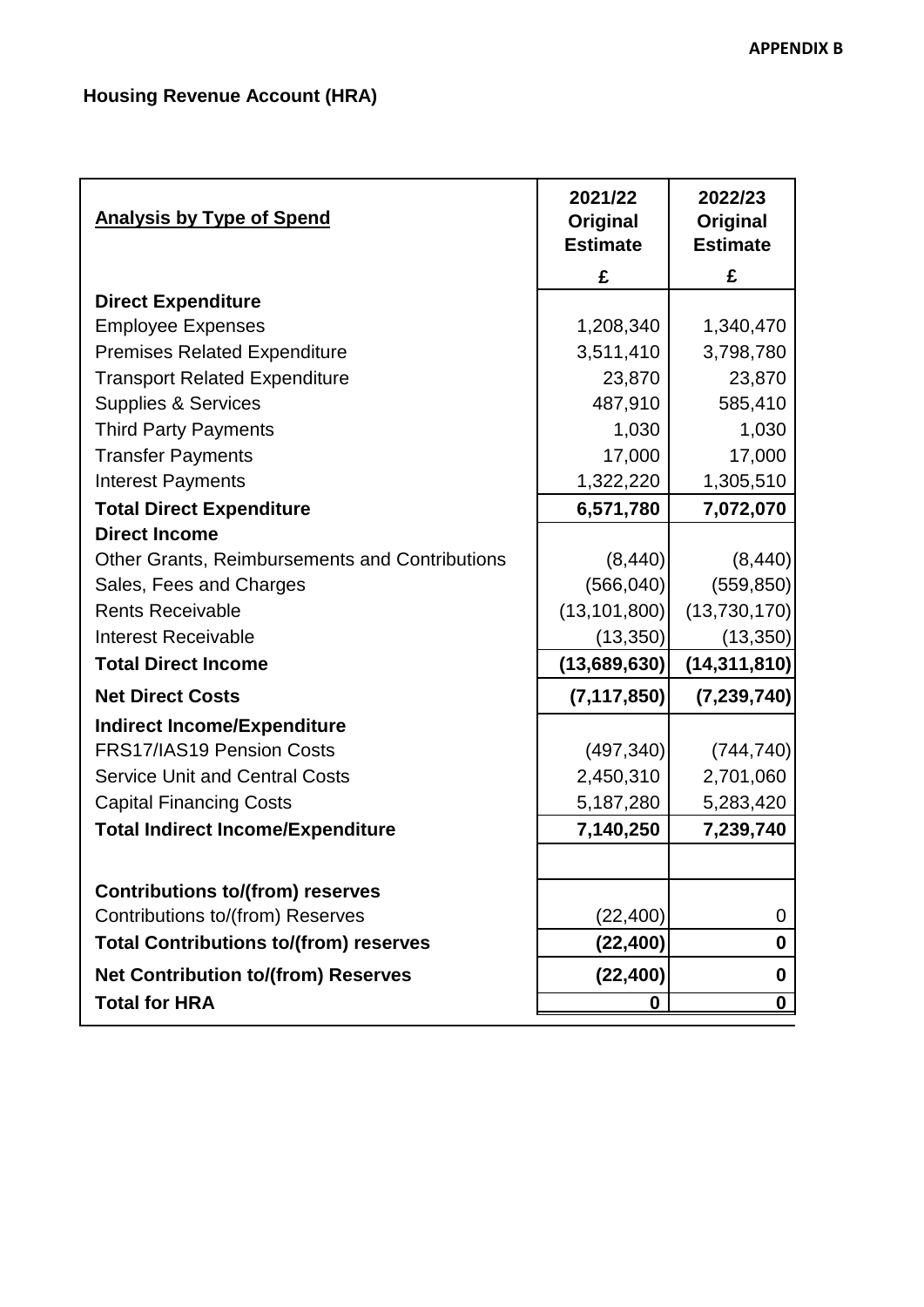# **Housing Revenue Account (HRA)**

| <b>Analysis by Section/Function</b>                                    | 2021/22<br>Original<br><b>Estimate</b><br>£ | 2022/23<br>Original<br><b>Estimate</b><br>£ |
|------------------------------------------------------------------------|---------------------------------------------|---------------------------------------------|
| HRA - MIRS Items to be excluded from HRA                               |                                             |                                             |
| balance                                                                |                                             |                                             |
| Indirect Income/Expenditure                                            | 469,490                                     | 821,370                                     |
| <b>Net Total</b>                                                       | 469,490                                     | 821,370                                     |
| HRA - MIRS HRA - Contributions Payable to the<br><b>Pension Scheme</b> |                                             |                                             |
| <b>Direct Expenditure</b>                                              | 453,910                                     | 462,660                                     |
| <b>Net Total</b>                                                       | 453,910                                     | 462,660                                     |
| <b>HRA - MIRS Total IAS 19 Adjustments</b>                             |                                             |                                             |
| Indirect Income/Expenditure                                            | (555, 350)                                  | (898, 610)                                  |
| <b>Net Total</b>                                                       | (555, 350)                                  | (898, 610)                                  |
| <b>HRA - MIRS Minimum Revenue Provision</b>                            |                                             |                                             |
| Indirect Income/Expenditure                                            | 1,664,300                                   | 1,427,630                                   |
| <b>Net Total</b>                                                       | 1,664,300                                   | 1,427,630                                   |
| <b>Total for Finance - Financing Items</b>                             | 2,032,350                                   | 1,813,050                                   |
| <b>HRA - Policy &amp; Management</b>                                   |                                             |                                             |
| <b>Direct Expenditure</b>                                              | 58,000                                      | 53,940                                      |
| Direct Income                                                          | (2,200)                                     | (0)                                         |
| Indirect Income/Expenditure                                            | 358,270                                     | 215,430                                     |
| <b>Net Total</b>                                                       | 414,070                                     | 269,370                                     |
| <b>HRA - Tenancy Management &amp; Rent Collection</b>                  |                                             |                                             |
| <b>Direct Expenditure</b>                                              | 662,870                                     | 872,750                                     |
| Direct Income                                                          | (8, 440)                                    | (8, 440)                                    |
| Indirect Income/Expenditure                                            | 504,710                                     | 641,060                                     |
| <b>Net Total</b>                                                       | 1,159,140                                   | 1,505,370                                   |
| <b>HRA - Tenant Relations</b>                                          |                                             |                                             |
| <b>Direct Expenditure</b>                                              | 64,470                                      | 64,750                                      |
| Direct Income                                                          | $\Omega$                                    | (2,200)                                     |
| Indirect Income/Expenditure                                            | 4,850                                       | 41,910                                      |
| <b>Net Total</b>                                                       | 69,320                                      | 104,460                                     |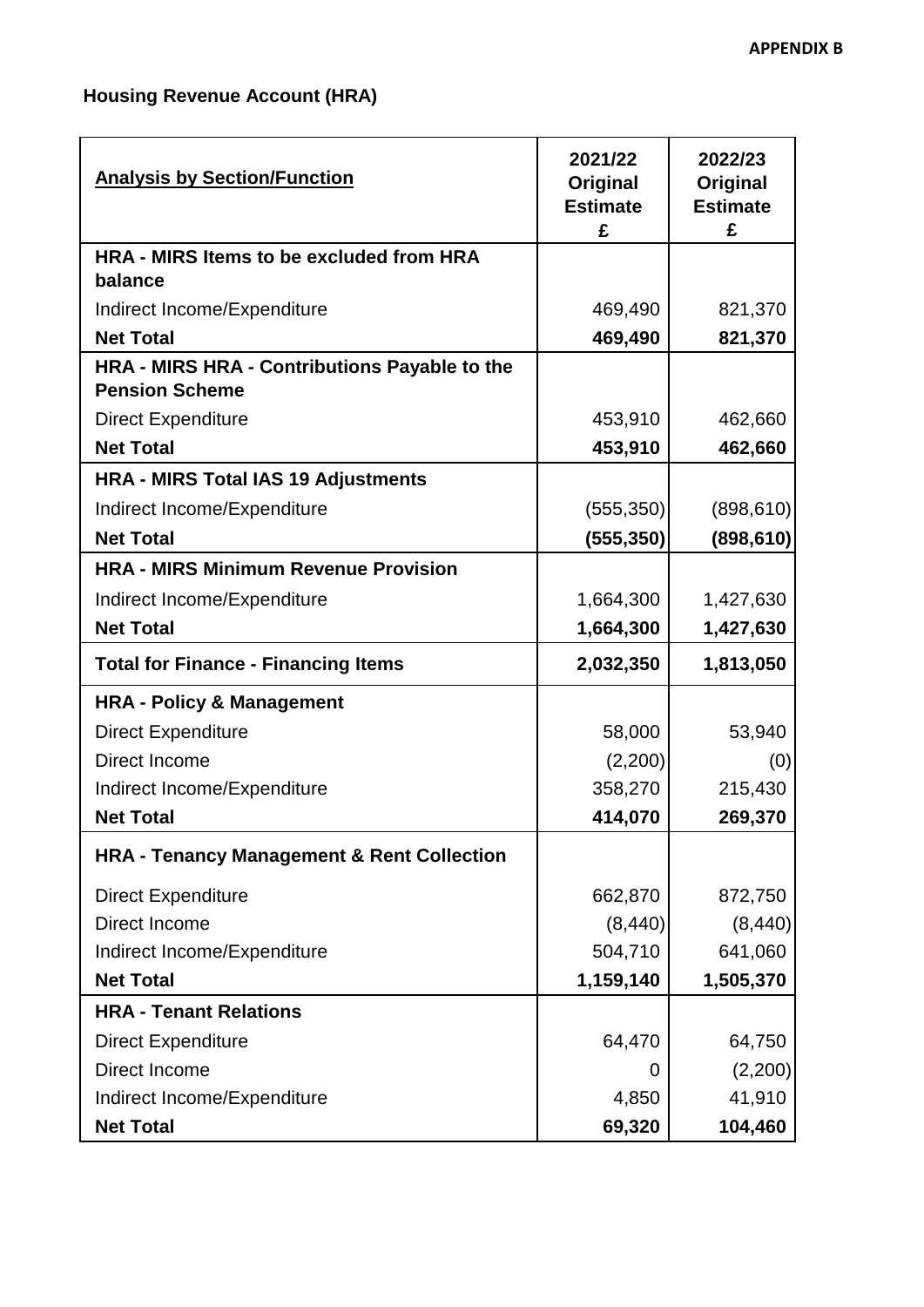۰

| <b>Analysis by Section/Function</b>            | 2021/22<br>Original<br><b>Estimate</b><br>£ | 2022/23<br>Original<br><b>Estimate</b><br>£ |
|------------------------------------------------|---------------------------------------------|---------------------------------------------|
| <b>HRA - Right to Buy Administration</b>       |                                             |                                             |
| <b>Direct Expenditure</b>                      | 38,980                                      | 39,420                                      |
| Direct Income                                  | (26,000)                                    | (13,000)                                    |
| Indirect Income/Expenditure                    | 55,210                                      | 61,760                                      |
| <b>Net Total</b>                               | 68,190                                      | 88,180                                      |
| <b>HRA - Unapportionable Central Overheads</b> |                                             |                                             |
| <b>Contribution</b>                            |                                             |                                             |
| Indirect Income/Expenditure                    | 275,720                                     | 275,720                                     |
| <b>Net Total</b>                               | 275,720                                     | 275,720                                     |
| <b>HRA - Pumping Stations</b>                  |                                             |                                             |
| <b>Direct Expenditure</b>                      | 5,660                                       | 5,660                                       |
| Direct Income                                  | (2,620)                                     | (2,620)                                     |
| Indirect Income/Expenditure                    | 5,140                                       | 8,280                                       |
| <b>Net Total</b>                               | 8,180                                       | 11,320                                      |
| <b>HRA - Sewerage Expenses</b>                 |                                             |                                             |
| <b>Direct Expenditure</b>                      | 18,900                                      | 18,900                                      |
| Direct Income                                  | (20, 670)                                   | (20, 670)                                   |
| Indirect Income/Expenditure                    | 7,140                                       | 9,810                                       |
| <b>Net Total</b>                               | 5,370                                       | 8,040                                       |
| <b>HRA - Communal Central Heating</b>          |                                             |                                             |
| <b>Direct Expenditure</b>                      | 95,980                                      | 105,190                                     |
| Direct Income                                  | (79, 940)                                   | (79, 940)                                   |
| Indirect Income/Expenditure                    | 7,300                                       | 6,790                                       |
| <b>Net Total</b>                               | 23,340                                      | 32,040                                      |
| <b>HRA - Sheltered Units</b>                   |                                             |                                             |
| <b>Direct Expenditure</b>                      | 342,180                                     | 361,020                                     |
| Direct Income                                  | (171, 290)                                  | (171, 290)                                  |
| Indirect Income/Expenditure                    | 108,140                                     | 138,370                                     |
| <b>Net Total</b>                               | 279,030                                     | 328,100                                     |
| <b>HRA - Colne Housing Soc Shel Units</b>      |                                             |                                             |
| <b>Direct Expenditure</b>                      | 6,000                                       | $\Omega$                                    |
| <b>Net Total</b>                               | 6,000                                       | 0                                           |
| <b>HRA - Estate Sweeping</b>                   |                                             |                                             |
| <b>Direct Expenditure</b>                      | 66,000                                      | 88,560                                      |
| <b>Net Total</b>                               | 66,000                                      | 88,560                                      |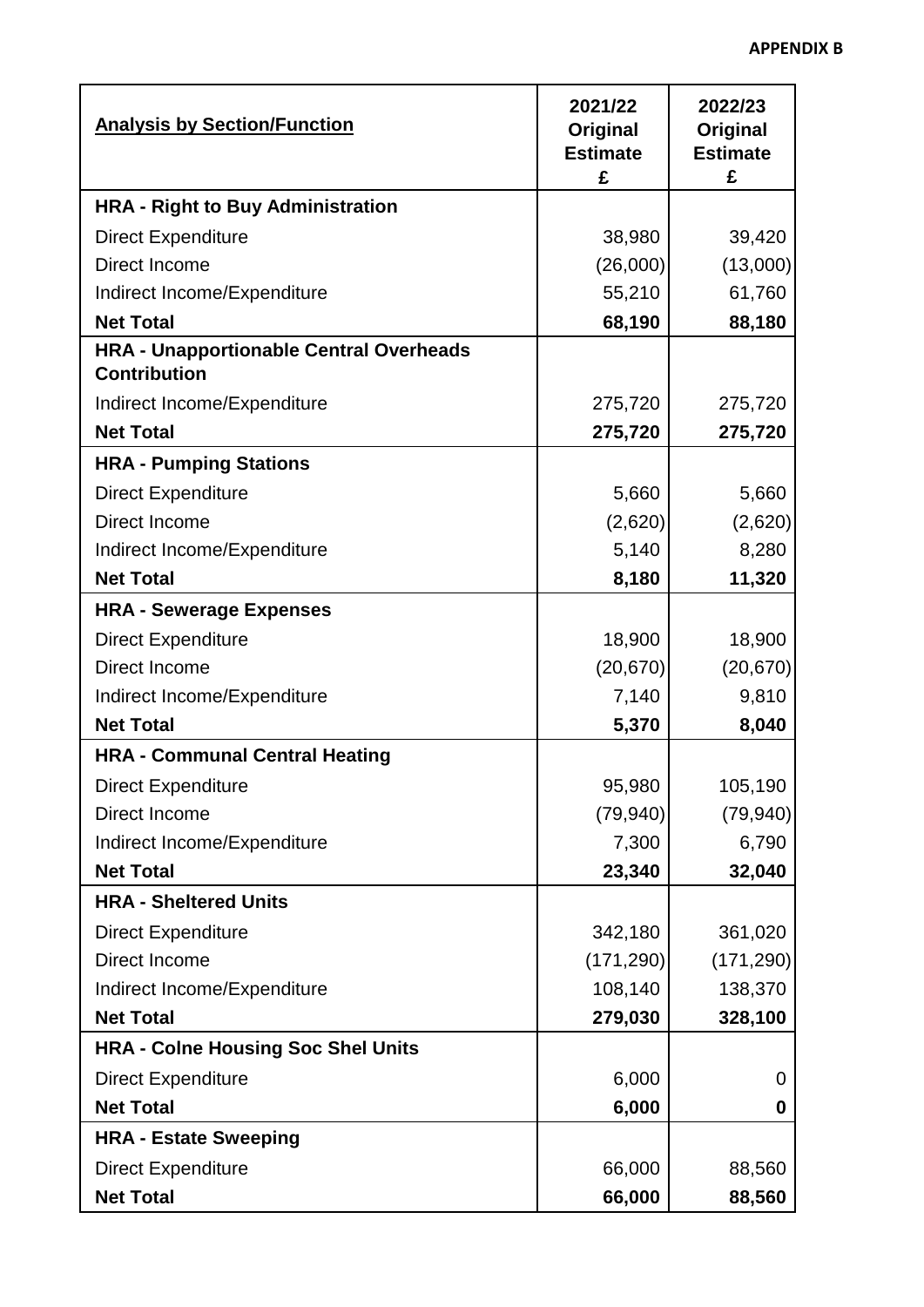J.

| <b>Analysis by Section/Function</b>    | 2021/22<br>Original<br><b>Estimate</b> | 2022/23<br>Original<br><b>Estimate</b> |
|----------------------------------------|----------------------------------------|----------------------------------------|
|                                        | £                                      | £                                      |
| <b>HRA - Communal Cleaning</b>         |                                        |                                        |
| <b>Direct Expenditure</b>              | 85,250                                 | 85,250                                 |
| Direct Income                          | (31, 520)                              | (32, 720)                              |
| Indirect Income/Expenditure            | 3,790                                  | 1,640                                  |
| <b>Net Total</b>                       | 57,520                                 | 54,170                                 |
| <b>HRA - Communal Electricity</b>      |                                        |                                        |
| <b>Direct Expenditure</b>              | 94,280                                 | 103,110                                |
| Direct Income                          | (70,000)                               | (72,660)                               |
| Indirect Income/Expenditure            | 9,300                                  | 10,210                                 |
| <b>Net Total</b>                       | 33,580                                 | 40,660                                 |
| <b>HRA - Estate Lighting</b>           |                                        |                                        |
| <b>Direct Expenditure</b>              | 9,320                                  | 10,060                                 |
| <b>Net Total</b>                       | 9,320                                  | 10,060                                 |
| <b>HRA - Maintenance Of Grounds</b>    |                                        |                                        |
| <b>Direct Expenditure</b>              | 12,620                                 | 22,620                                 |
| Direct Income                          | (77, 800)                              | (80, 750)                              |
| Indirect Income/Expenditure            | 207,260                                | 250,460                                |
| <b>Net Total</b>                       | 142,080                                | 192,330                                |
| <b>HRA - Repair &amp; Maintenance</b>  |                                        |                                        |
| <b>Direct Expenditure</b>              | 3,049,610                              | 3,287,140                              |
| Indirect Income/Expenditure            | 940,000                                | 1,193,490                              |
| <b>Net Total</b>                       | 3,989,610                              | 4,480,630                              |
| <b>HRA - Tenants Rentals</b>           |                                        |                                        |
| Direct Income                          | (13,073,720)                           | (13,702,090)                           |
| <b>Net Total</b>                       | (13,073,720)                           | (13,702,090)                           |
| <b>HRA - Rents &amp; Other Charges</b> |                                        |                                        |
| <b>Direct Expenditure</b>              | 130,090                                | 130,090                                |
| <b>Net Total</b>                       | 130,090                                | 130,090                                |
| <b>HRA - Rent Income</b>               |                                        |                                        |
| Direct Income                          | (28,080)                               | (28,080)                               |
| <b>Net Total</b>                       | (28,080)                               | (28,080)                               |
| <b>HRA - Interest Receivable</b>       |                                        |                                        |
| Direct Income                          | (13, 350)                              | (13, 350)                              |
| <b>Net Total</b>                       | (13, 350)                              | (13, 350)                              |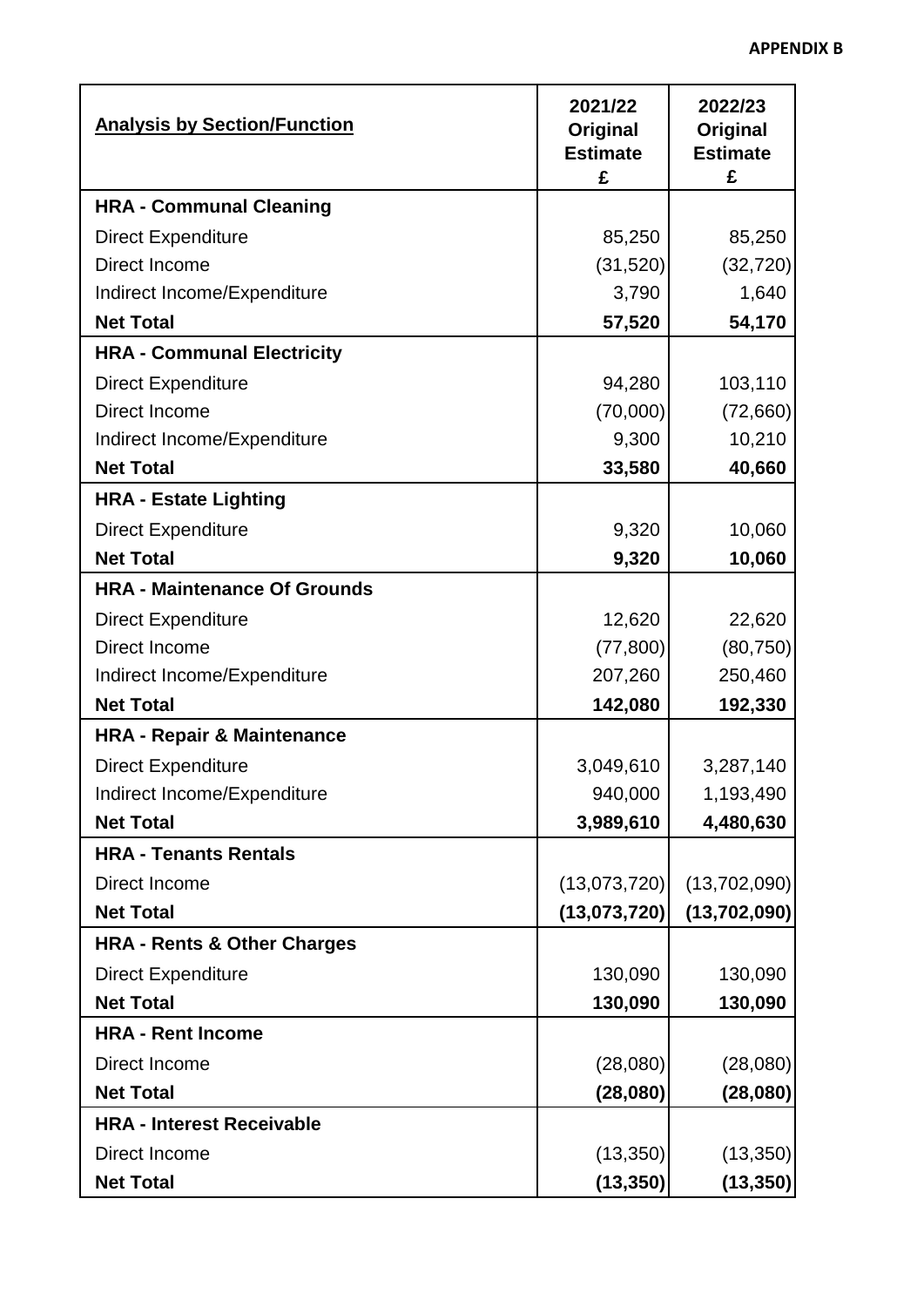| <b>Analysis by Section/Function</b>       | 2021/22<br>Original<br><b>Estimate</b><br>£ | 2022/23<br>Original<br><b>Estimate</b><br>£ |
|-------------------------------------------|---------------------------------------------|---------------------------------------------|
| <b>HRA - Rent Arrears Provision</b>       |                                             |                                             |
| <b>Direct Expenditure</b>                 | 55,440                                      | 55,440                                      |
| <b>Net Total</b>                          | 55,440                                      | 55,440                                      |
| <b>HRA - Interest Charges</b>             |                                             |                                             |
| <b>Direct Expenditure</b>                 | 1,322,220                                   | 1,305,510                                   |
| <b>Net Total</b>                          | 1,322,220                                   | 1,305,510                                   |
| <b>HRA - Capital Charges</b>              |                                             |                                             |
| Indirect Income/Expenditure               | 3,053,490                                   | 3,034,420                                   |
| <b>Net Total</b>                          | 3,053,490                                   | 3,034,420                                   |
| <b>HRA - Use of Balances</b>              |                                             |                                             |
| Contributions to/(from) reserves          | (22, 400)                                   | $\Omega$                                    |
| <b>Net Total</b>                          | (22, 400)                                   | 0                                           |
| <b>Total for Housing and Homelessness</b> | (1,969,840)                                 | (1,729,050)                                 |
| <b>HRA - Lease Holders Charges</b>        |                                             |                                             |
| Direct Income                             | (84,000)                                    | (84,000)                                    |
| Indirect Income/Expenditure               | 21,490                                      |                                             |
| <b>Net Total</b>                          | (62, 510)                                   | (84,000)                                    |
| <b>Total for Customer and Commercial</b>  | (62, 510)                                   | (84,000)                                    |
| <b>Total for HRA</b>                      | 0                                           | 0                                           |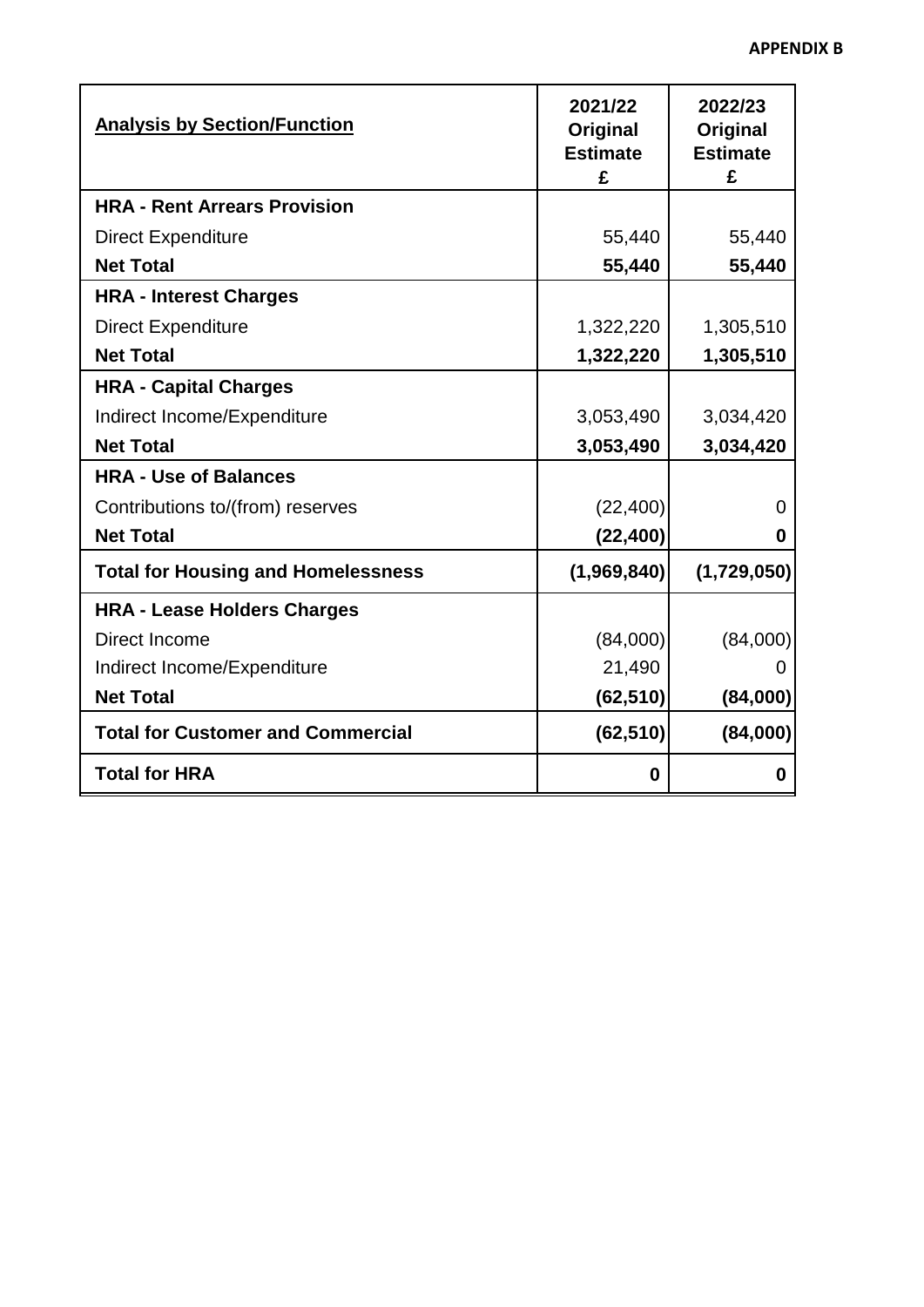#### **APPENDIX C**

### **Housing Portfolio - HRA**

### **Scale of Charges 2022/23**

|                                                                                                                     |                      | (A)                                  | (B)<br>2021/22                                                    | (C)                                         | (D)<br>2022/23                                                    |                |
|---------------------------------------------------------------------------------------------------------------------|----------------------|--------------------------------------|-------------------------------------------------------------------|---------------------------------------------|-------------------------------------------------------------------|----------------|
|                                                                                                                     | Date last<br>revised | Charge<br><b>Exclusive</b><br>of VAT | Charge<br>Inclusive of<br><b>VAT where</b><br>applicable<br>@ 20% | Charge<br><b>Exclusive of</b><br><b>VAT</b> | Charge<br>Inclusive of<br><b>VAT where</b><br>applicable<br>@ 20% | <b>VAT Ind</b> |
| Effective from                                                                                                      |                      |                                      | 01/04/2021 01/04/2021                                             | 01/04/2022                                  | 01/04/2022                                                        |                |
| <b>GARAGE RENTS AND ACCOMMODATION CHARGES</b>                                                                       |                      | £                                    | £                                                                 | £                                           | £                                                                 |                |
| Guest room accommodation at sheltered units per night:<br>With en-suite facilities (St Marys<br>Court, Groom House, |                      |                                      |                                                                   |                                             |                                                                   |                |
| Greenfields, Ironside Walk,<br>Belmans Court)                                                                       | Apr-18               | 25.00                                | 30.00                                                             | 25.00                                       | 30.00                                                             | V              |
| Without en-suite facilities<br>(Vyntoner House, Kate Daniels<br>House, Mead House, Crooked<br>Elms)                 | Apr-18               | 20.00                                | 25.00                                                             | 20.00                                       | 25.00                                                             | V              |
| Garage rents HRA (not subject to VAT unless<br>separately let to non-council tenants)                               | Apr-18               | 9.22                                 | 9.22                                                              | 9.60                                        | 9.60                                                              |                |
| <b>QUESTIONNAIRES</b>                                                                                               |                      |                                      |                                                                   |                                             |                                                                   |                |
| Second mortgage enquiries (per enquiry)<br>Solicitors enquiries on resale of council flats                          | Apr-18<br>Apr-18     | 158.33<br>158.33                     | 190.00<br>190.00                                                  | 158.33<br>158.33                            | 190.00<br>190.00                                                  | V<br>V         |
| <b>SERVICE CHARGES (per week)</b>                                                                                   |                      |                                      |                                                                   |                                             |                                                                   |                |
| Sewerage charges (not subject to VAT) (See Note 1):<br><b>Treatment Works:</b>                                      |                      |                                      |                                                                   |                                             |                                                                   |                |
| Goose Green, Tendring                                                                                               | Apr-18               | 8.26                                 | 8.26                                                              | 8.60                                        | 8.60                                                              | Ζ              |
| Coronation Villas, Beaumont                                                                                         | Apr-18               | 8.21                                 | 8.21                                                              | 8.55                                        | 8.55                                                              | Ζ              |
| Whitehall Lane, Thorpe                                                                                              | Apr-18               | 5.55                                 | 5.55                                                              | 5.78                                        | 5.78                                                              | Ζ              |
| Shop Road, Little Bromley                                                                                           | Apr-16               | 9.00                                 | 9.00                                                              | 9.00                                        | 9.00                                                              | $\mathsf Z$    |
| Horsley Cross, Mistley                                                                                              | Apr-08               | 9.00                                 | 9.00                                                              | 9.00                                        | 9.00                                                              | Ζ              |
| <b>Bio Systems</b>                                                                                                  | Apr-18               | 7.73                                 | 7.73                                                              | 8.05                                        | 8.05                                                              | $\mathsf Z$    |
| <b>Septic Tanks</b>                                                                                                 | Apr-18               | 2.94                                 | 2.94                                                              | 3.06                                        | 3.06                                                              | Ζ              |
| <b>Pumping Stations (not subject to VAT)</b>                                                                        | Apr-18               | 5.36                                 | 5.36                                                              | 5.58                                        | 5.58                                                              | Ζ              |
| Sewerage charge cap where<br>tenant in receipt of benefit                                                           | Apr-08               | 5.00                                 | 5.00                                                              | 5.00                                        | 5.00                                                              | Z              |
| Communal central heating charges (not subject to VAT) (see note 1):                                                 |                      |                                      |                                                                   |                                             |                                                                   |                |
| Heating and hot water:                                                                                              |                      |                                      |                                                                   |                                             |                                                                   |                |
| Single units                                                                                                        | Apr-18               | 7.16                                 | 7.16                                                              | 7.45                                        | 7.45                                                              | N              |
| Double units                                                                                                        | Apr-18               | 8.25                                 | 8.25                                                              | 8.59                                        | 8.59                                                              | N              |
| <b>Belmans Court</b>                                                                                                | Apr-18               | 1.67                                 | 1.67                                                              | 1.74                                        | 1.74                                                              | N              |
| Other Service Charges (not subject to VAT):<br>Sheltered Housing:                                                   |                      |                                      |                                                                   |                                             |                                                                   |                |
| Grounds Maintenance                                                                                                 | Apr-18               | 1.55                                 | 1.55                                                              | 1.61                                        | 1.61                                                              | X              |
| <b>Communal Electricity</b>                                                                                         | Apr-18               | 2.70                                 | 2.70                                                              | 2.81                                        | 2.81                                                              | N              |
| Non Sheltered Housing                                                                                               |                      |                                      |                                                                   |                                             |                                                                   |                |
| Grounds Maintenance                                                                                                 | Apr-18               | 1.17                                 | 1.17                                                              | 1.22                                        | 1.22                                                              | N              |
| <b>Communal Electricity</b>                                                                                         | Apr-18               | 1.03                                 | 1.03                                                              | 1.07                                        | 1.07                                                              | N              |
| Communal Cleaning (not subject to VAT) (See Note 1):<br>Langham Drive, Clacton                                      | Apr-18               | 2.79                                 | 2.79                                                              | 2.91                                        | 2.91                                                              | N              |
| Nayland Drive, Clacton                                                                                              | Apr-18               | 2.77                                 | 2.77                                                              | 2.89                                        | 2.89                                                              | N              |
| Boxted Ave (3 Storey), Clacton                                                                                      | Apr-18               | 2.73                                 | 2.73                                                              | 2.84                                        | 2.84                                                              | N              |
| Boxted Ave (2 Storey), Clacton                                                                                      | Apr-18               | 1.55                                 | 1.55                                                              | 1.61                                        | 1.61                                                              | N              |
| Polstead Way, Clacton                                                                                               | Apr-18               | 1.55                                 | 1.55                                                              | 1.61                                        | 1.61                                                              | N              |
| Porter Way, Clacton                                                                                                 | Apr-18               | 1.31                                 | 1.31                                                              | 1.37                                        | 1.37                                                              | N              |
| Tanner Close, Clacton                                                                                               | Apr-18               | 1.23                                 | 1.23                                                              | 1.28                                        | 1.28                                                              | N              |
| Mason Road, Clacton                                                                                                 | Apr-18               | 1.40                                 | 1.40                                                              | 1.45                                        | 1.45                                                              | N              |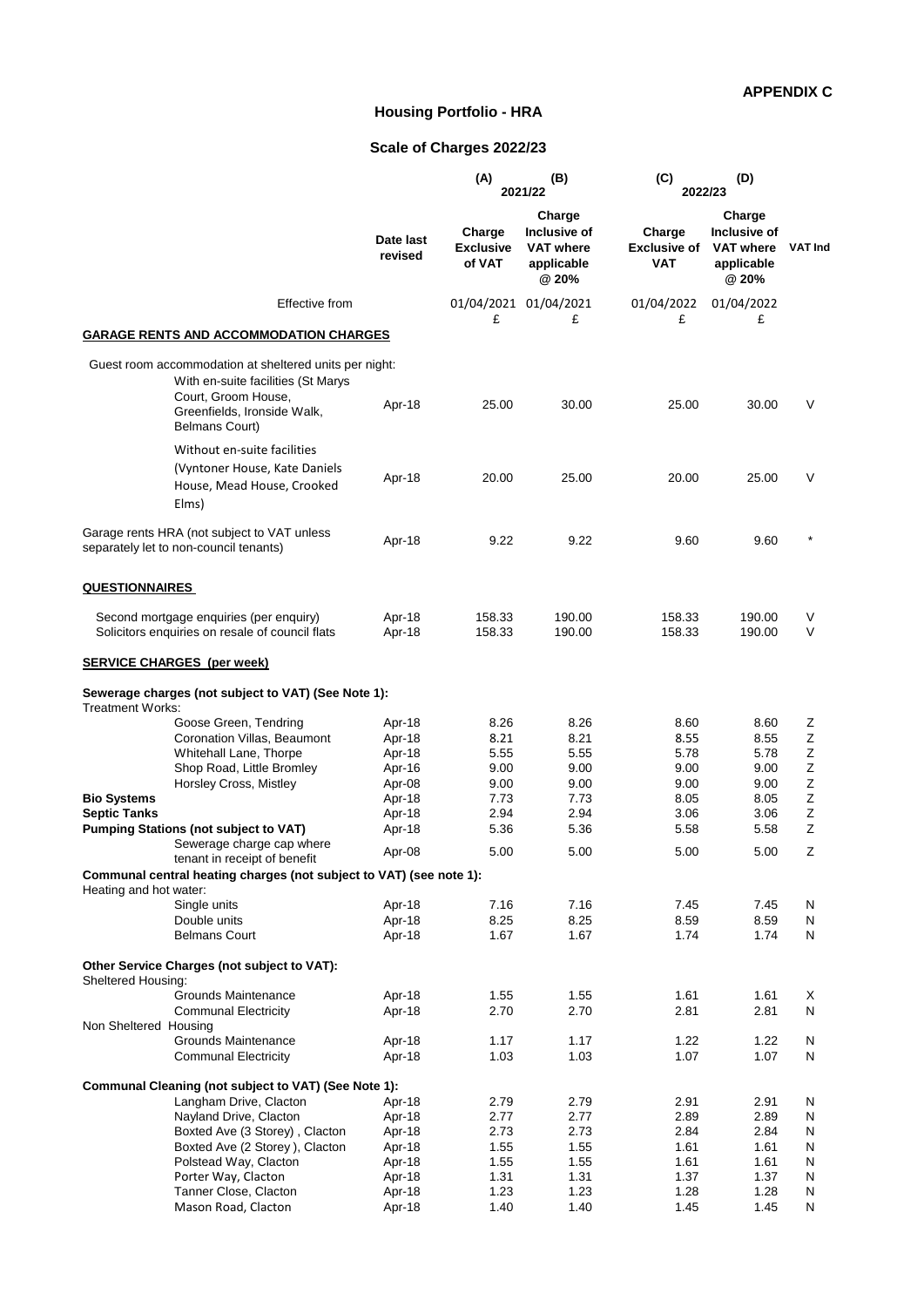#### **APPENDIX C**

### **Housing Portfolio - HRA**

### **Scale of Charges 2022/23**

|                                                                    |                |                      | (A)                                  | (B)<br>2021/22                                                    | (C)<br>2022/23                              | (D)                                                               |                |
|--------------------------------------------------------------------|----------------|----------------------|--------------------------------------|-------------------------------------------------------------------|---------------------------------------------|-------------------------------------------------------------------|----------------|
|                                                                    |                | Date last<br>revised | Charge<br><b>Exclusive</b><br>of VAT | Charge<br>Inclusive of<br><b>VAT where</b><br>applicable<br>@ 20% | Charge<br><b>Exclusive of</b><br><b>VAT</b> | Charge<br>Inclusive of<br><b>VAT where</b><br>applicable<br>@ 20% | <b>VAT Ind</b> |
|                                                                    | Effective from |                      | 01/04/2021                           | 01/04/2021                                                        | 01/04/2022                                  | 01/04/2022                                                        |                |
|                                                                    |                |                      | £                                    | £                                                                 | £                                           | £                                                                 |                |
| Maldon Way, Clacton                                                |                | Apr-20               | 1.40                                 | 1.40                                                              | 1.46                                        | 1.46                                                              | N              |
| Groom Park, Clacton                                                |                | Apr-18               | 1.45                                 | 1.45                                                              | 1.51                                        | 1.51                                                              | N              |
| Leas Road, Clacton                                                 |                | Apr-18               | 1.45                                 | 1.45                                                              | 1.51                                        | 1.51                                                              | N              |
| Rivers House, Walton                                               |                | Apr-18               | 1.23                                 | 1.23                                                              | 1.28                                        | 1.28                                                              | N              |
| Rochford House, Walton                                             |                | Apr-18               | 1.23                                 | 1.23                                                              | 1.28                                        | 1.28                                                              | N              |
| D'arcy House, Walton                                               |                | Apr-18               | 1.23                                 | 1.23                                                              | 1.28                                        | 1.28                                                              | N              |
| Churchill Court, Dovercourt                                        |                | Apr-18               | 1.59                                 | 1.59                                                              | 1.66                                        | 1.66                                                              | N              |
| Cliff Court, Dovercourt                                            |                | Apr-18               | 1.86                                 | 1.86                                                              | 1.94                                        | 1.94                                                              | N              |
| Nichols Close, Lawford                                             |                | Apr-20               | 2.46                                 | 2.46                                                              | 2.56                                        | 2.56                                                              | N              |
| Grove Avenue Walton                                                |                | Apr-18               | 0.77                                 | 0.77                                                              | 0.80                                        | 0.80                                                              | N              |
| SHELTERED UNITS SERVICE CHARGES (Not subject to VAT) (see Note 2): |                |                      |                                      |                                                                   |                                             |                                                                   |                |
| <b>Housing Related Support Charge</b>                              |                | Apr-17               | 6.34                                 | 6.34                                                              | 6.34                                        | 6.34                                                              | X              |
| <b>Landlord Costs</b>                                              |                | Apr-15               | 13.60                                | 13.60                                                             | 13.60                                       | 13.60                                                             | X              |
| Careline Alarm                                                     |                | Apr-17               | 2.00                                 | 2.00                                                              | 2.00                                        | 2.00                                                              | X              |
|                                                                    |                |                      |                                      |                                                                   |                                             |                                                                   |                |

#### *Notes*

*(1)* These charges are based on the principle of full cost recovery.

*(2)* Only applies to tenants who are not in receipt of Housing Benefit

| Garage Rent - VAT: |    |                                 |   |
|--------------------|----|---------------------------------|---|
| Parking:           |    | Storage:                        |   |
| Council Tenant     | N. | Homeless persons goods          | N |
| Non-Council Tenant | V  | Premises suitable for parking   |   |
|                    |    | Premises unsuitable for parking |   |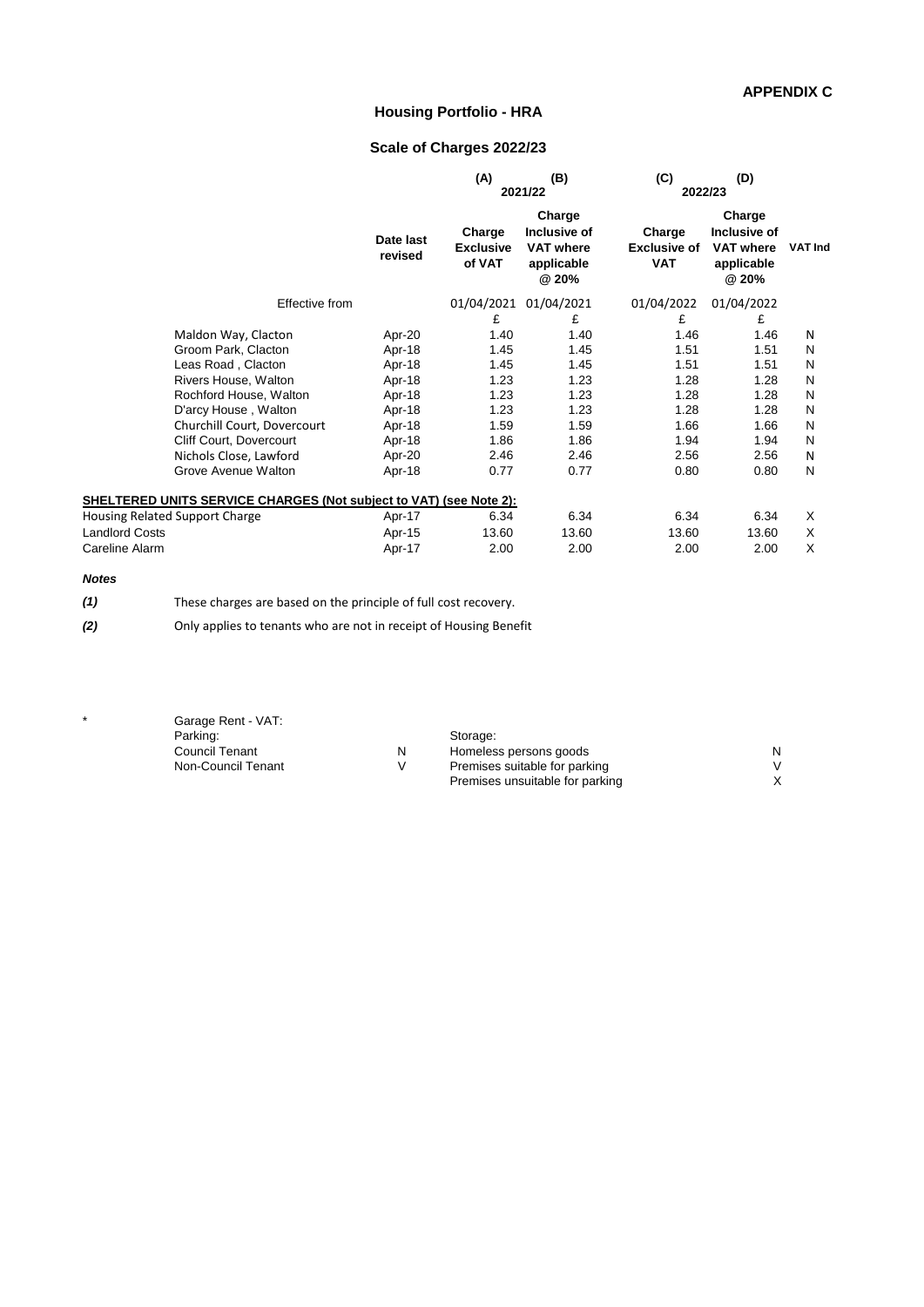| <b>HRA Capital Programme</b>                                             |                             |                               |                               |                               |                               |
|--------------------------------------------------------------------------|-----------------------------|-------------------------------|-------------------------------|-------------------------------|-------------------------------|
| <b>EXPENDITURE</b>                                                       | 2021/22<br><b>Base</b><br>£ | 2022/23<br><b>Budget</b><br>£ | 2023/24<br><b>Budget</b><br>£ | 2024/25<br><b>Budget</b><br>£ | 2025/26<br><b>Budget</b><br>£ |
| Improvements, enhancement & adaptation of the Council's<br>housing stock | 2,696,410                   | 2,696,410                     | 2,696,410                     | 2,696,410                     | 2,696,410                     |
| Disabled adaptations for Council Tenants                                 | 400,000                     | 400,000                       | 400,000                       | 400,000                       | 400,000                       |
| Information Technology upgrade and replacement                           | 20,000                      | 20,000                        | 20,000                        | 20,000                        | 20,000                        |
| New Build Initiatives and Acquisitions                                   | 280,820                     | 613,630                       | 0                             | 0                             | 0                             |
| <b>Cash Incentive Scheme</b>                                             | 60,000                      | 60,000                        | 60,000                        | 60,000                        | 60,000                        |
|                                                                          | 3,457,230                   | 3,790,040                     | 3,176,410                     | 3,176,410                     | 3,176,410                     |
| <b>FINANCING</b>                                                         |                             |                               |                               |                               |                               |
| Major Repairs Reserve                                                    | 3,176,410                   | 3,176,410                     | 3,176,410                     | 3,176,410                     | 3,176,410                     |
| Direct Revenue Financing of Capital                                      | 280,820                     | 613,630                       | 0                             | 0                             | 0                             |
|                                                                          | 3,457,230                   | 3,790,040                     | 3,176,410                     | 3,176,410                     | 3,176,410                     |
|                                                                          |                             |                               |                               |                               |                               |